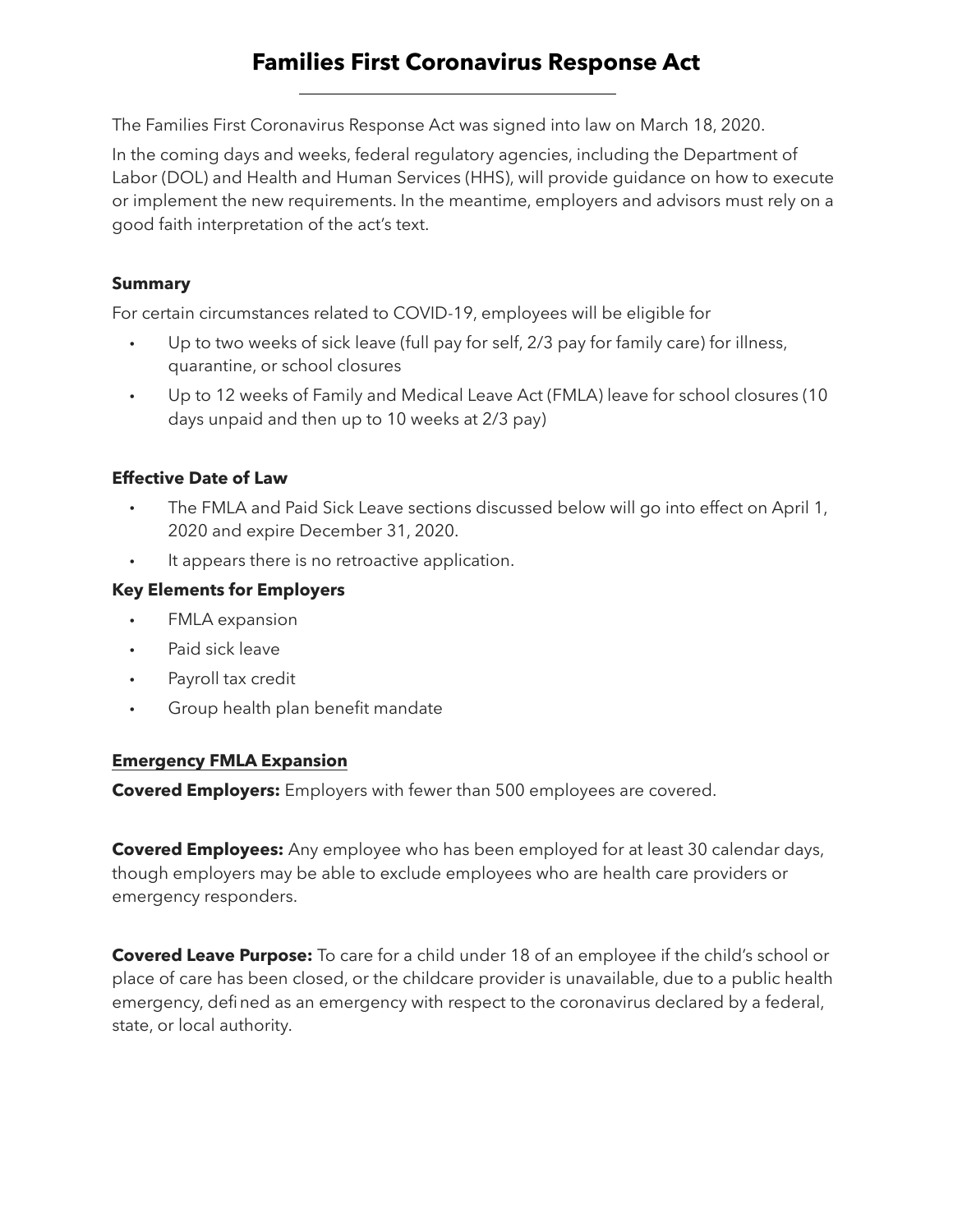#### **Duration:**

Up to 12 weeks of job-protected leave.

### **Compensation:**

- No pay for first 10 days of leave (other paid time off, and emergency sick leave under the FFCRA, may be applied)
- After 10 days, employers must pay two thirds of the employee's regular rate of pay for the number of hours they would normally be scheduled to work, capped at \$200/day and \$10,000 total.

#### **Reinstatement to Position after Leave:**

The same reinstatement provisions apply as under traditional FMLA. However, restoration to position does not apply to employers with fewer than 25 employees if certain conditions are met:

- The job no longer exists because of changes affecting employment caused by an economic downturn or other operating conditions that affect employment caused by a public health emergency;
- The employer makes reasonable efforts to return the employee to an equivalent position; and
- The employer makes efforts to contact a displaced employee if anything comes up within a year of when they would have returned to work.

Note: The act reserves the right for the Secretary to exclude certain care providers and first responders from the list of eligible employees and to exempt small businesses with fewer than 50 employees if business viability is jeopardized.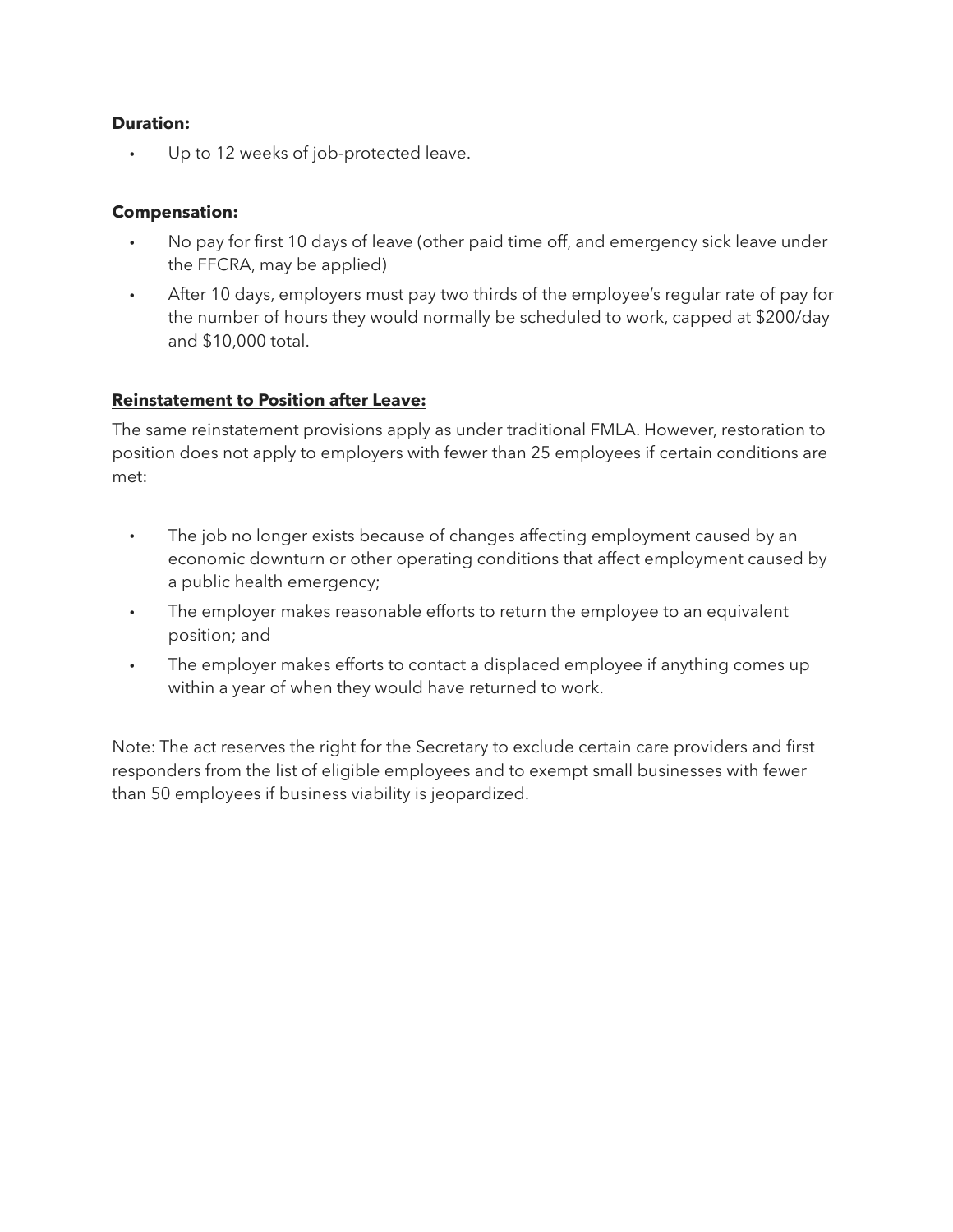## **Emergency Paid Sick Leave**

**Covered Employers:** Employers with fewer than 500 employees.

**Covered Employees:** All employees (no matter how long they have been employed), though employers may be able to exclude employees who are health care providers or emergency responders.

## **Covered Leave Purposes:**

- 1. When quarantined or isolated subject to federal, state, or local quarantine/isolation order;
- 2. When advised by a health care provider to self-quarantine (due to concerns related to COVID-19);
- 3. When experiencing symptoms of COVID-19 and seeking a medical diagnosis;
- 4. When caring for an individual doing #1 or #2 (2/3 pay);
- 5. When caring for a child whose school or place of care is closed due to COVID-19 (2/3 pay); or
- 6. When the employee is experiencing any other substantially similar condition (2/3 pay).

## **Duration of Leave:**

- Full time employees are entitled to 80 hours of paid sick leave.
- Part time employees are entitled to sick leave equal to the number of hours worked on average over a typical two-week period.

## **Rate of Pay:**

- Sick leave must be paid at the employee's regular rate of pay for leave used for the employee's own illness, quarantine, or care.
- Sick leave must be paid at two-thirds of the employee's regular rate if taken to care for a family member or to care for a child whose school has closed, or if the employee's childcare provider is unavailable due to the coronavirus.
- Pay is capped at \$511/day and \$5,110 total for reasons 1, 2, and 3 described above.
- Pay is capped at \$200/day and \$2,000 total for reasons 4, 5, and 6 described above.

# **Interaction with Other Employer-Provided Paid Sick Leave and other Paid Leave:**

- This act does not preempt existing state and local paid sick leave requirements.
- Employers cannot require employees to use other leave first.